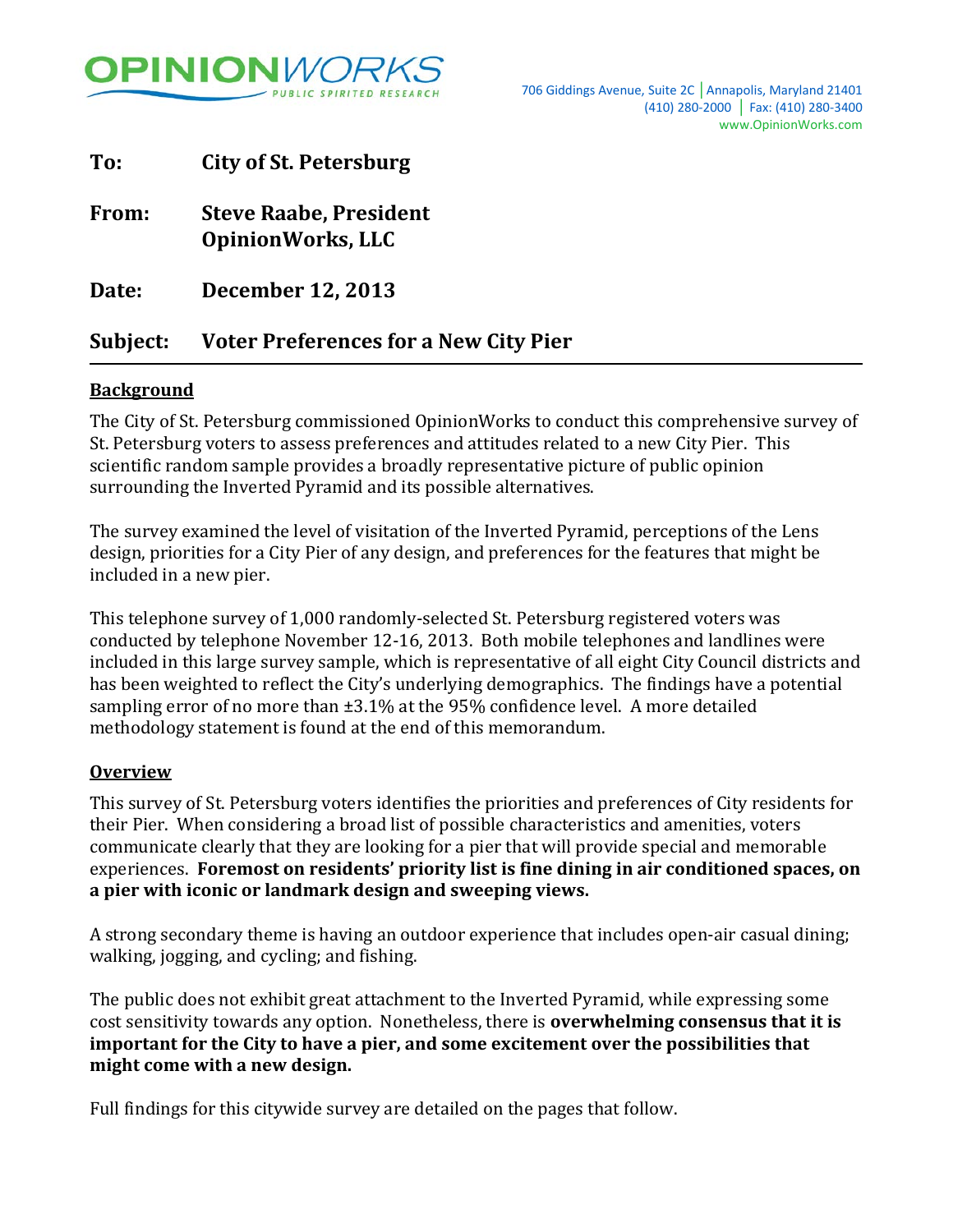## **Detailed Findings**

## **Experience with the Inverted Pyramid**

There is almost universal awareness of the Inverted Pyramid, with 96% of voters saying they are aware of the existing City Pier.

Residents' usage of the Inverted Pyramid is varied, with 88% saying they have visited the pier at least once in the last three years. One-half of the public (51%) has visited six times or more, or at least twice a year. Approximately one-quarter of the public (28%) might be considered relatively frequent visitors, having visited 13 times or more, or at least four times a year. The average (median) number of visits is six times over the last three years.



**Visits to the Pier, Last Three Years**

Almost one-third (30%) of voters would prefer that the operating subsidy for the Inverted Pyramid be reduced or eliminated, while about half that many (14%) would be willing to see the subsidy increased. A plurality (46%) are willing to see the \$1.4 million subsidy remain the same.



*"St. Petersburg taxpayers have subsidized the operation of the Inverted Pyramid pier each year. That subsidy has averaged \$1.4 million per year over the last twelve years, and is paid from the city's general fund. As a goal going forward, should the subsidy…?" (Read and randomize choices.)*



*<sup>&</sup>quot;How many times did you visit the Pier in the past three years?" (If necessary): "Just give me your best guess."*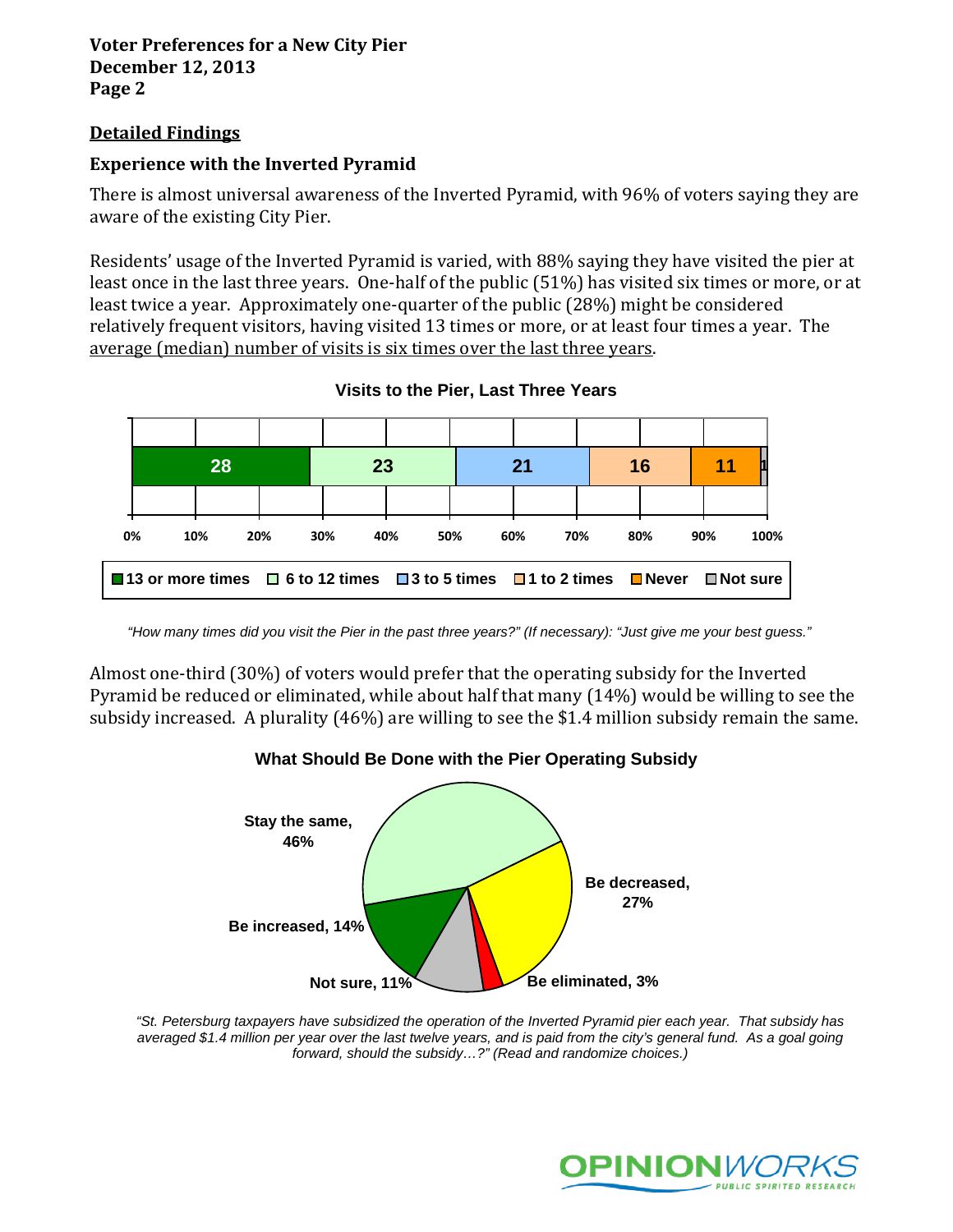## **Attitudes about the Lens Design**

Similar to the August referendum in which 63% of the electorate turned down the Lens, 67% of the survey sample said they had voted against it.

Survey respondents were asked to comment on four specific differences between the Inverted Pyramid and the Lens, characterizing each one as "a change for the better or a change for the worse." These characteristics were:

- The proposed new pier was open-air, with no air-conditioned space.
- The proposed new pier did not include retail shopping.
- You could not drive and park on the proposed new pier.
- The proposed new pier had a modern, futuristic design.



#### **Impact of the Lens Design** *Changes for the Better or for the Worse\**

*"There were a few specific features in the design, called the Lens, that the designers thought were changes for the*  better, but others might disagree. I will read each one and ask if you think that was a change for the better, a change *for the worse, or if it makes no difference to you." (Read and randomize list.)*

*(If "worse"): "Would you say much worse or only a little worse?"*

*\*Numbers will not always appear to 100% due to rounding.*

Nearly three-quarters of St. Petersburg voters (71%) thought that the lack of air conditioned space in the Lens design was a change for the worse, while 10% thought that was a change for the better. In fact, 57% called this change "much worse."

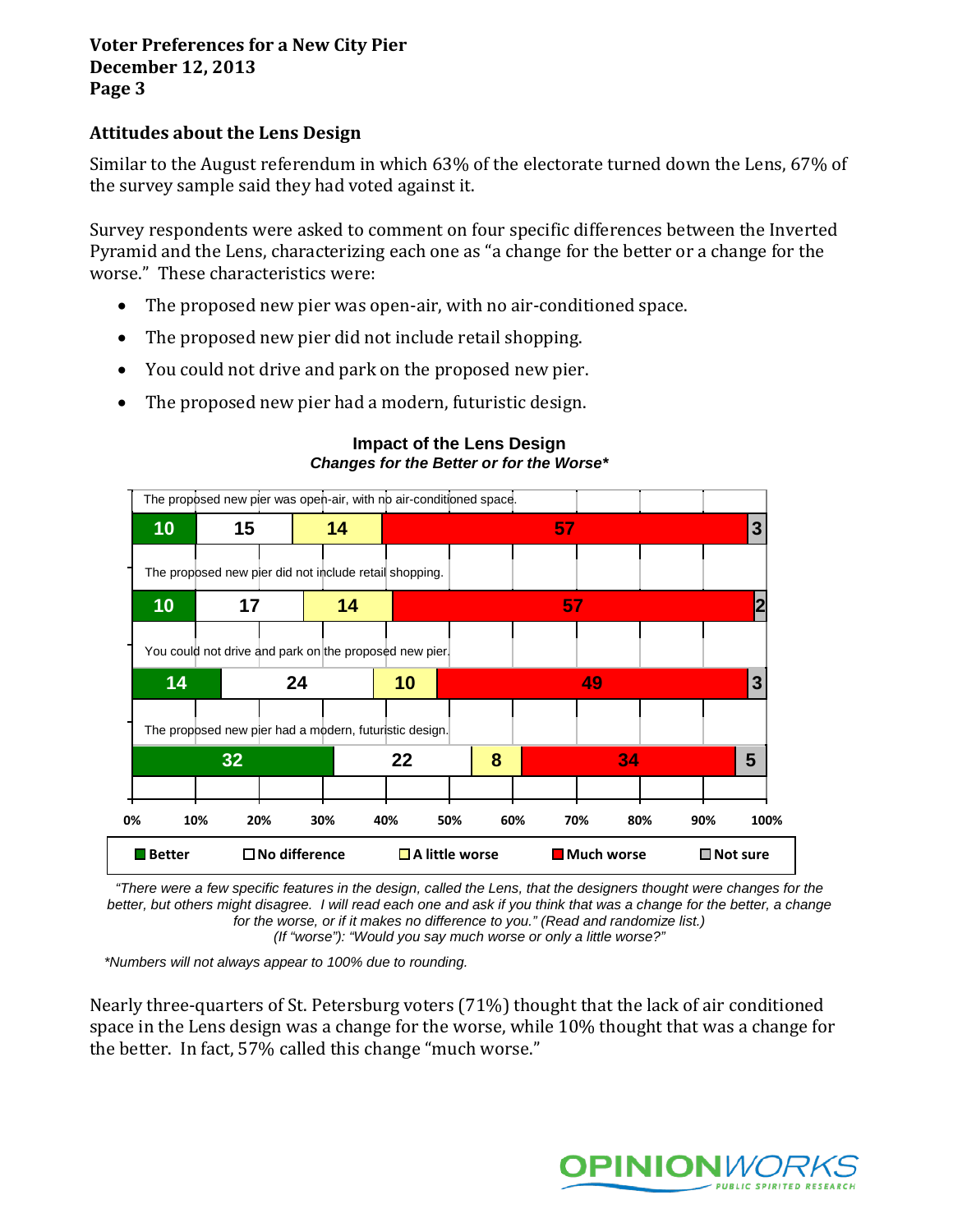Similarly, a lack of commercial space in the Lens design as reflected by retail shopping was considered a change for the worse by 71% and a change for the better by 10%.

The inability to drive and park on the Lens was considered a change for the worse by 59% and a change for the better by 14%.

By contrast, the "modern, futuristic design" of the Lens received mixed reactions with 32% calling the design a change for the better, and 43% calling it a change for the worse.

Through these survey results, City voters clearly indicate that they want more than just a passive pier. They want air conditioned and programmed space to be part of the design of a new pier.

# **Priorities for the City Pier**

Moving past the Lens design and looking at broader priorities for a City Pier, the survey measured agreement with seven significant ideas on a five-point scale ranging from "strongly agree to strongly disagree" These are summarized in the graphic on the next page. The dark and light green-shaded bars indicate level of agreement, while the pink and red segments indicate level of disagreement with each idea.

First, there is near consensus in the public that it is important for St. Petersburg to have a pier. Eighty-seven percent agree with that idea – 76% *strongly* – while only 6% disagree.

Furthermore, 80% of voters believe the Pier "should have an iconic or landmark design that people across the country will recognize and that our City can be proud of." Nearly two-thirds (64%) *strongly* agree that the Pier should be iconic in its design.

Despite preferring a pier on which one can drive and park as indicated above, 73% said they "would visit the Pier even if I had to park remotely and walk, or use an ADA accessible trolley or shuttle." Half of voters (49%) strongly insist that they would be willing to park remotely when visiting the Pier.

The issue of walking divides the public, with 37% saying they would be more likely to visit the Pier if there were less walking, while 40% said less walking would *not* make them more likely to visit. The survey identifies that seniors are almost twice as likely as residents under age 50 to view walking as a deterrent to visiting the Pier.

While 39% said they would support a tax increase "if more money was needed to include all of the amenities I want in a new Pier," 46% said they would not.

Two ideas related to saving the Inverted Pyramid scored poorly, with majorities indicating the current Pier should not be saved under either of two scenarios:

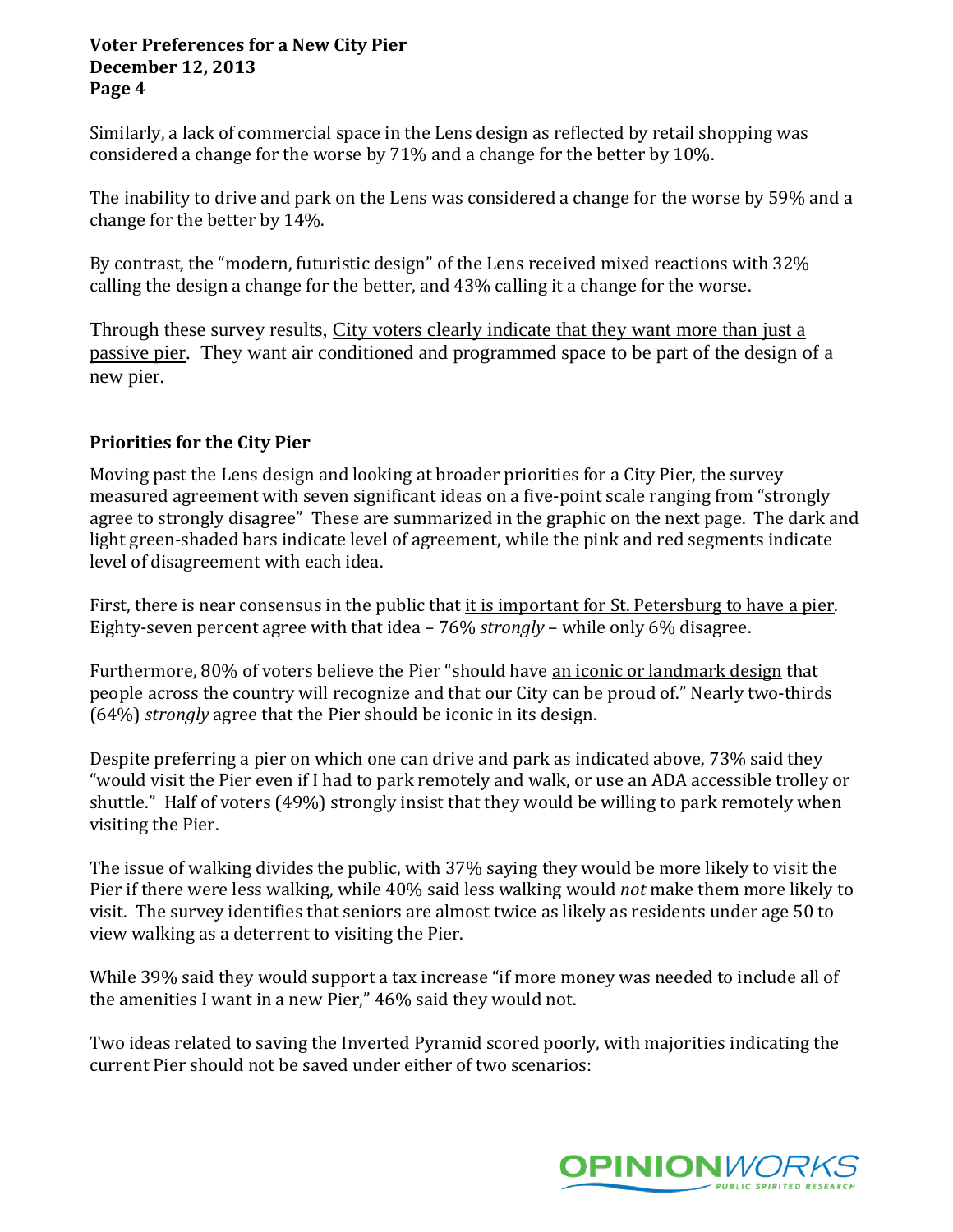- Only 28% believe the Inverted Pyramid should be saved "even if that exceeds the allotted construction budget, requiring a tax increase and a significant annual operating subsidy." A majority of 55% think it should not be saved under that scenario.
- Similarly, only 25% think the Inverted Pier should be saved "even if there were no retail, restaurant or commercial activities or amenities on the ground floor." Under that noncommercial model, 60% think the Inverted Pyramid should not be saved, with 40% feeling that way *strongly*.

| our City dan be proud of.<br>a new Pier.<br>23 | 49 | 64<br>16 | 76<br>$12 \,$                                                         | 24                      | The new Pier should have an iconic or landmark design that people across the country will recognize and that<br>16<br>I would visit the Pier even if I had to park remotely and walk, or use an ADA accessible trolley or shuttle.<br>I would be willing to support a tax increase if more money was needed to include all of the amenities I want in | 11<br>10<br>10 | 5<br>3 <br>3 <sup>1</sup><br>7<br>10<br>$\overline{7}$ | 3                                                                                                                                                                                                                             |
|------------------------------------------------|----|----------|-----------------------------------------------------------------------|-------------------------|-------------------------------------------------------------------------------------------------------------------------------------------------------------------------------------------------------------------------------------------------------------------------------------------------------------------------------------------------------|----------------|--------------------------------------------------------|-------------------------------------------------------------------------------------------------------------------------------------------------------------------------------------------------------------------------------|
|                                                |    |          |                                                                       |                         |                                                                                                                                                                                                                                                                                                                                                       |                |                                                        |                                                                                                                                                                                                                               |
|                                                |    |          |                                                                       |                         |                                                                                                                                                                                                                                                                                                                                                       |                |                                                        |                                                                                                                                                                                                                               |
|                                                |    |          |                                                                       |                         |                                                                                                                                                                                                                                                                                                                                                       |                |                                                        |                                                                                                                                                                                                                               |
|                                                |    |          |                                                                       |                         |                                                                                                                                                                                                                                                                                                                                                       |                |                                                        |                                                                                                                                                                                                                               |
|                                                |    |          |                                                                       |                         |                                                                                                                                                                                                                                                                                                                                                       |                |                                                        |                                                                                                                                                                                                                               |
|                                                |    |          |                                                                       |                         |                                                                                                                                                                                                                                                                                                                                                       |                |                                                        |                                                                                                                                                                                                                               |
|                                                |    |          |                                                                       | 15                      |                                                                                                                                                                                                                                                                                                                                                       | 31             |                                                        |                                                                                                                                                                                                                               |
|                                                |    |          | If there were less walking, I would be more likely to visit the Pier. |                         |                                                                                                                                                                                                                                                                                                                                                       |                |                                                        |                                                                                                                                                                                                                               |
| 26                                             |    | 11       |                                                                       |                         | 18                                                                                                                                                                                                                                                                                                                                                    |                | 22                                                     |                                                                                                                                                                                                                               |
|                                                |    |          |                                                                       |                         |                                                                                                                                                                                                                                                                                                                                                       |                |                                                        |                                                                                                                                                                                                                               |
| 15                                             | 13 |          |                                                                       |                         |                                                                                                                                                                                                                                                                                                                                                       | 39             |                                                        | 3                                                                                                                                                                                                                             |
|                                                |    |          |                                                                       |                         |                                                                                                                                                                                                                                                                                                                                                       |                |                                                        |                                                                                                                                                                                                                               |
| 14                                             | 11 | 11       |                                                                       |                         |                                                                                                                                                                                                                                                                                                                                                       | 40             |                                                        | $\overline{3}$                                                                                                                                                                                                                |
|                                                |    |          |                                                                       |                         |                                                                                                                                                                                                                                                                                                                                                       |                |                                                        |                                                                                                                                                                                                                               |
| 10%                                            |    |          |                                                                       | 50%                     | 70%                                                                                                                                                                                                                                                                                                                                                   | 80%            | 90%                                                    | 100%                                                                                                                                                                                                                          |
|                                                |    |          | or amenities on the ground floor.                                     | 13<br>20%<br>30%<br>40% | 21<br>requiring a tax increase and a significant annual operating subsidy.<br>16<br>20                                                                                                                                                                                                                                                                | 60%            |                                                        | The existing Inverted Pyramid Pier should be saved even if that exceeds the allotted construction budget,<br>The existing Inverted Pyramid should be sayed, even if there were no retail, restaurant or commercial activities |

## **Voter Priorities for the City Pier**

*"As you may know, the voters turned down the Lens design, so now the City is starting over with the planning process*  for a new pier. I would like to read you several statements about that, and just tell me if you strongly agree, *somewhat agree, are neutral, somewhat disagree, or strongly disagree with each one."* 

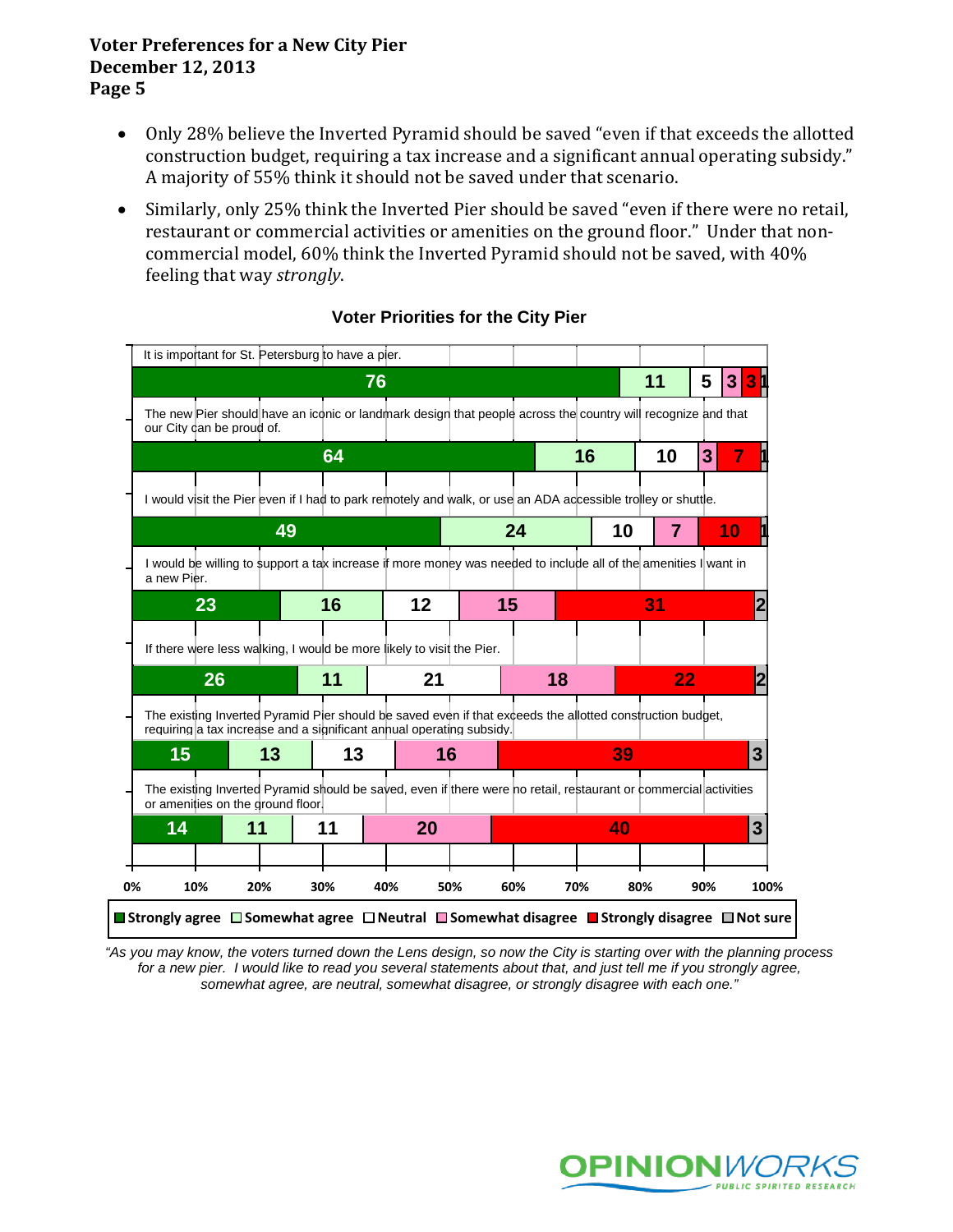Voters clearly want a pier that includes commercial attractions. When given a choice, only 14% would opt for a pier that lacks commercial establishments.



#### **Commercial or Non-Commercial Pier**

*"If it were up to you, would you rather have (rotate): [a commercial pier with attractions like restaurants and retail shops, (or) a pier without commercial establishments]?"*

Voters want at least some of that commercial activity and other programming to be located at the end of the Pier over the water (66%), though there is a healthy appetite for commercial activity on the land side of the Pier, as well (38%).



## **Location of Pier Programming**

*"Should Pier programming such as dining and shopping be located (rotate): [at the end of the pier over the water (or) on land at the water's edge]?"*

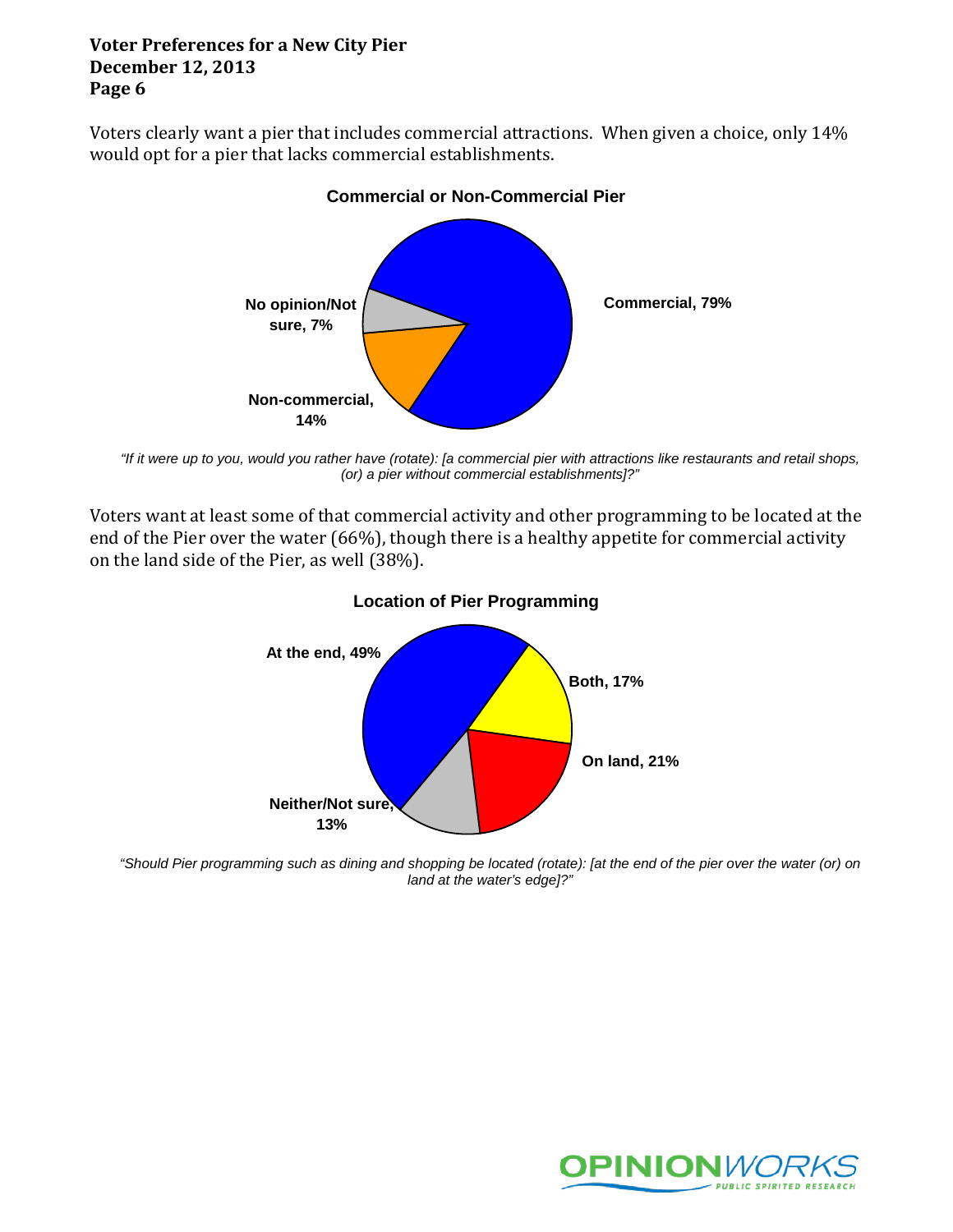## **Specific Preferences for a New City Pier**

Looking forward, the survey tested thirteen possible features or amenities that might be incorporated into a new St. Petersburg City Pier. Voters were asked to indicate how important each one was to them personally on a scale from 1 to 5, where "5" meant "very important to you," and "1" meant "not important at all."

The top two ratings on the scale can be added together to give a sense of how many voters place above-average importance on each feature. The scores can also be expressed as an numerical average or mean rating. The features tested were:

- A. Air conditioned spaces
- B. Fine-dining or destination restaurants with table-service
- C. Snack bars and fast food
- D. Open-air casual dining
- E. A world-class design that will be a landmark for our waterfront
- F. Space for special events and entertainment
- G. Fishing
- H. Shopping and retail space
- I. Boat and watercraft access
- J. Environmental education
- K. Areas for walking, jogging, and cycling
- L. Amusement activities, such as a merry go round, Ferris wheel, or splash park
- M. Observation and viewing areas

#### **Voters Prioritize Features or Activities That Might be Included in a New Pier** *What Voters Would Most Want in the Pier*

|                    | <b>Priority</b>    | <b>Highest</b> | <b>High Priority</b> |      |             |      |        | <b>Medium Priority</b>                        |      |        |             | Lower<br><b>Priority</b> |      |
|--------------------|--------------------|----------------|----------------------|------|-------------|------|--------|-----------------------------------------------|------|--------|-------------|--------------------------|------|
|                    | M                  | A              | D                    | B    | F           | Е    | K      | H                                             |      | J      | G           | C                        |      |
| 5 (very important) | 69%                | 54%            | 44%                  | 48%  | 46%         | 51%  | 47%    | 41%                                           | 41%  | 40%    | 40%         | 32%                      | 17%  |
| 4                  | 19%                | 18%            | 26%                  | 21%  | 23%         | 17%  | 21%    | 21%                                           | 19%  | 20%    | 19%         | 21%                      | 11%  |
| Top $2(5 + 4)$     | 88%                | 72%            | 70%                  | 69%  | 69%         | 68%  | 68%    | 62%                                           | 60%  | 60%    | 59%         | 53%                      | 28%  |
| 3                  | 7%                 | 15%            | 18%                  | 18%  | 20%         | 15%  | 18%    | 19%                                           | 22%  | 19%    | 20%         | 23%                      | 21%  |
| $\overline{2}$     | 1%                 | 5%             | 5%                   | 6%   | 5%          | 7%   | 7%     | 8%                                            | 9%   | 11%    | 8%          | 13%                      | 18%  |
| 1 (not important)  | 3%                 | 7%             | 6%                   | 7%   | 5%          | 9%   | 7%     | 10%                                           | 10%  | 10%    | 12%         | 11%                      | 32%  |
| <b>Mean</b>        | 4.50               | 4.07           | 3.98                 | 3.98 | 3.99        | 3.95 | 3.93   | 3.77                                          | 3.73 | 3.68   | 3.67        | 3.49                     | 2.63 |
| Not sure           | $\boldsymbol{*}$ % | $*9/6$         | $*9/6$               | 1%   | $^{\ast}$ % | 1%   | $*9/6$ | $\boldsymbol{^{*0}}\!\mathstrut_{\mathbf{0}}$ | 1%   | $*9/6$ | $^{\ast}\%$ | 1%                       | 1%   |

*"I am going to read you a list of features or activities that might be included in a new pier. For each one, please tell me*  how important it is to you personally that it be included, using a number from 1 to 5, where 5 is highest or very important *to you, and 1 is lowest or not important at all. Use any number from 1 to 5." (Read and randomize list.)*

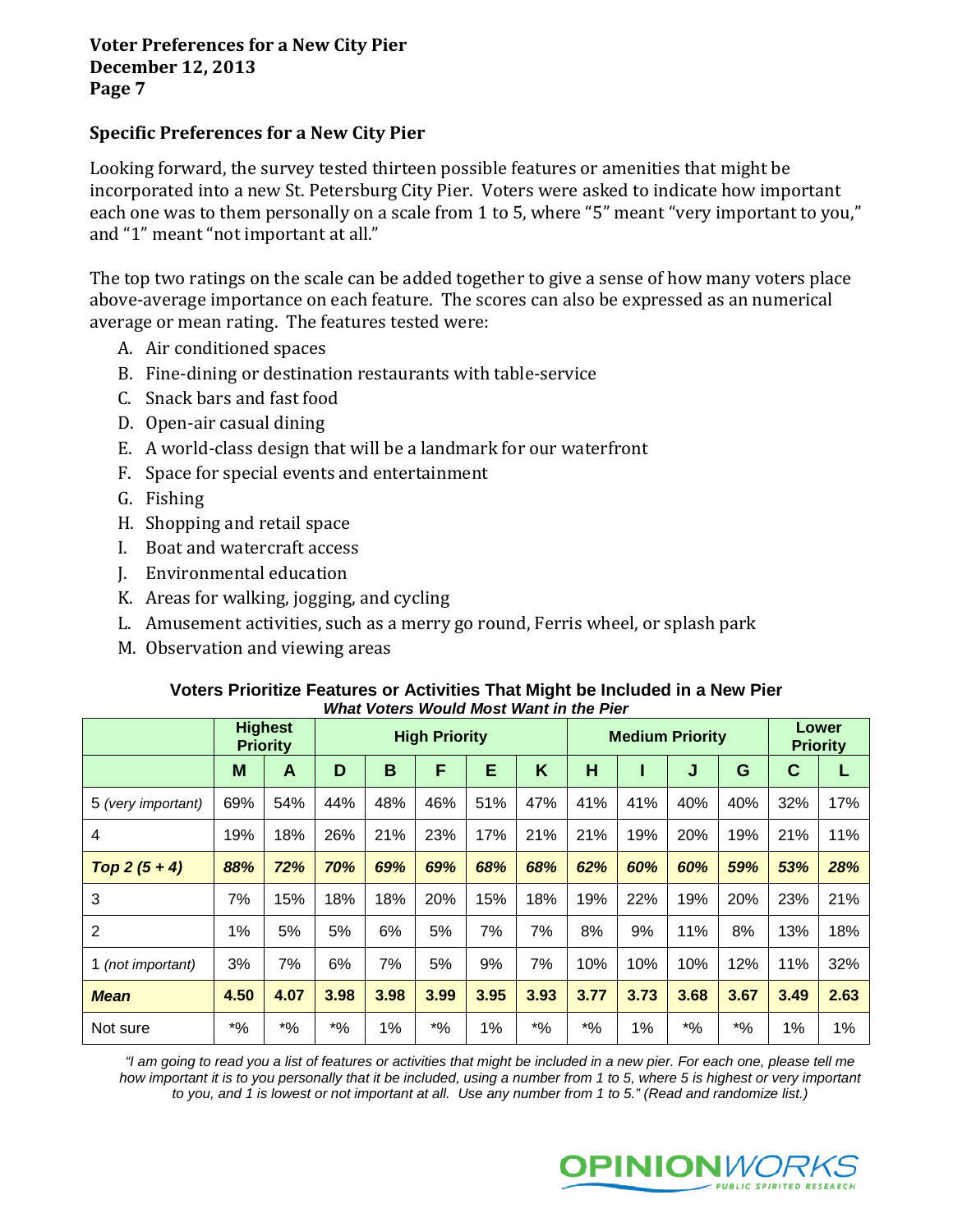On this scale, St. Petersburg voters place their highest priority on a pier that provides observation and viewing areas. Nearly nine out of ten (88%) choose this as a high priority for a new pier, for a score of 4.50 on this 5-point scale.

Also very highly-rated (72%, 4.07) is a pier that includes air conditioned spaces, a finding that is consistent with an earlier question on the survey.

Five other features are clustered together in a strong tier of importance to voters:

- Open-air casual dining (70%, 3.98)
- Fine-dining or destination restaurants with table-service (69%, 3.98)
- Space for special events and entertainment (69%, 3.99)
- A world-class design that will be a landmark for our waterfront (68%, 3.95)
- Areas for walking, jogging, and cycling (68%, 3.93)

Note that retail and shopping space is only a medium priority for voters among this longer list of amenities, even though lack of retail space was considered a drawback of the Lens design. Viewed in context, that earlier finding more likely points to a broader motif about a lack of commercially-programmed space in the Lens design, rather than a specific desire for retail shopping on the Pier itself.

## **Identifying What is Most Important**

Most voters place several features in the "important" category, rating them a 4 or 5. To further clarify the public's priorities for the pier, survey respondents were read all of the amenities and characteristics that they had rated a 4 or higher and asked to choose the *one* characteristic they felt was *most* important among all of those. They were then asked to choose the *second* most important characteristic for a new pier.

The table on the next page summarizes those preferences. Interestingly, "fine dining or destination restaurants with table service" emerges as the most important overall by a fairly wide margin.

**When combined with the next three most important characteristics – air conditioned spaces, observation and viewing areas, and world class design – one gains a sense of the type of experience St. Petersburg residents are most looking for in their Pier: a place to mark and share significant moments in life.**

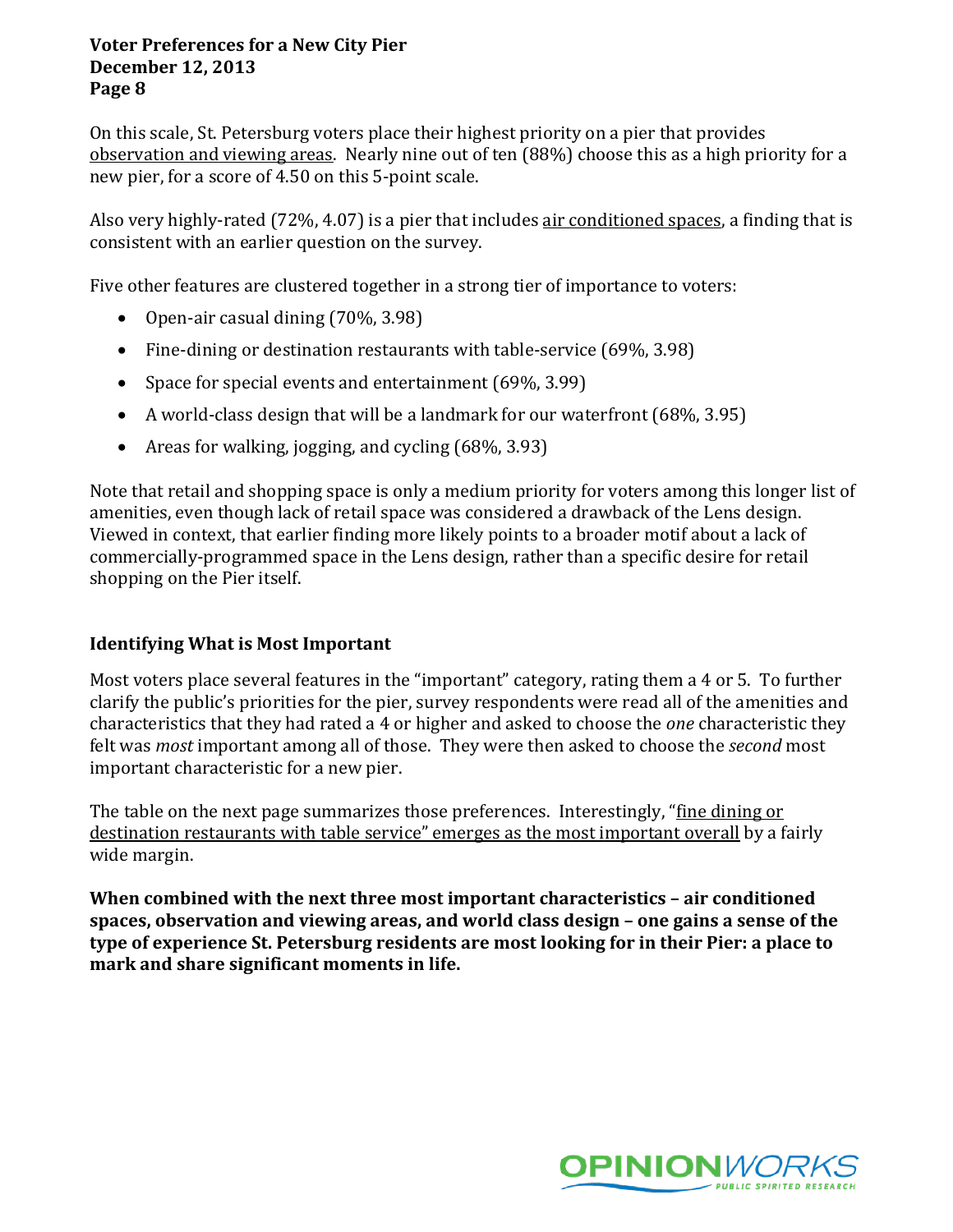|                                                           | <b>Most</b><br>Important | $2nd$ Most<br>Important | <b>Total</b> |
|-----------------------------------------------------------|--------------------------|-------------------------|--------------|
| Fine dining or destination restaurants with table service | 18%                      | 16%                     | 34%          |
| Air conditioned spaces                                    | 11%                      | 9%                      | 20%          |
| Observation and viewing areas                             | 10%                      | 10%                     | 20%          |
| World class design that will be a landmark                | 12%                      | 6%                      | 18%          |
| Open-air casual dining                                    | 10%                      | 7%                      | 17%          |
| Areas for walking, jogging, and cycling                   | 8%                       | 9%                      | 17%          |
| Fishing                                                   | 7%                       | 8%                      | 15%          |
| Shopping and retail space                                 | 6%                       | 9%                      | <b>15%</b>   |
| Space for special events and entertainment                | 5%                       | 7%                      | 12%          |
| Environmental education                                   | 4%                       | 6%                      | <b>10%</b>   |
| Boat and watercraft access                                | 4%                       | 5%                      | 9%           |
| Amusement activities                                      | 4%                       | 3%                      | 7%           |
| Snack bars and fast food                                  | 1%                       | 4%                      | 5%           |

#### **Voters' Highest Priorities for the New Pier** *When Forced to Choose the Most and Second Most Important*

*"You rated several activities a 4 or 5. (List them from prior question.) Which one of those would be the most important to include in a new pier?" "Which would be the second most important?"*

Residents are also looking for a pleasant outdoor experience on the Pier, as the next –most important group of ideas are: open-air casual dining; areas for walking, jogging, and cycling; and fishing.

# **Rounding Out the Picture**

Ultimately, voters want the Pier to serve both residents and tourists. Only one voter in four (28%) believes the Pier should be designed primarily to serve residents.



## **Who Should the Pier Primarily Serve**

*"Should the Pier be designed primarily (rotate): [to serve residents (or) as an attraction for tourists]?"*